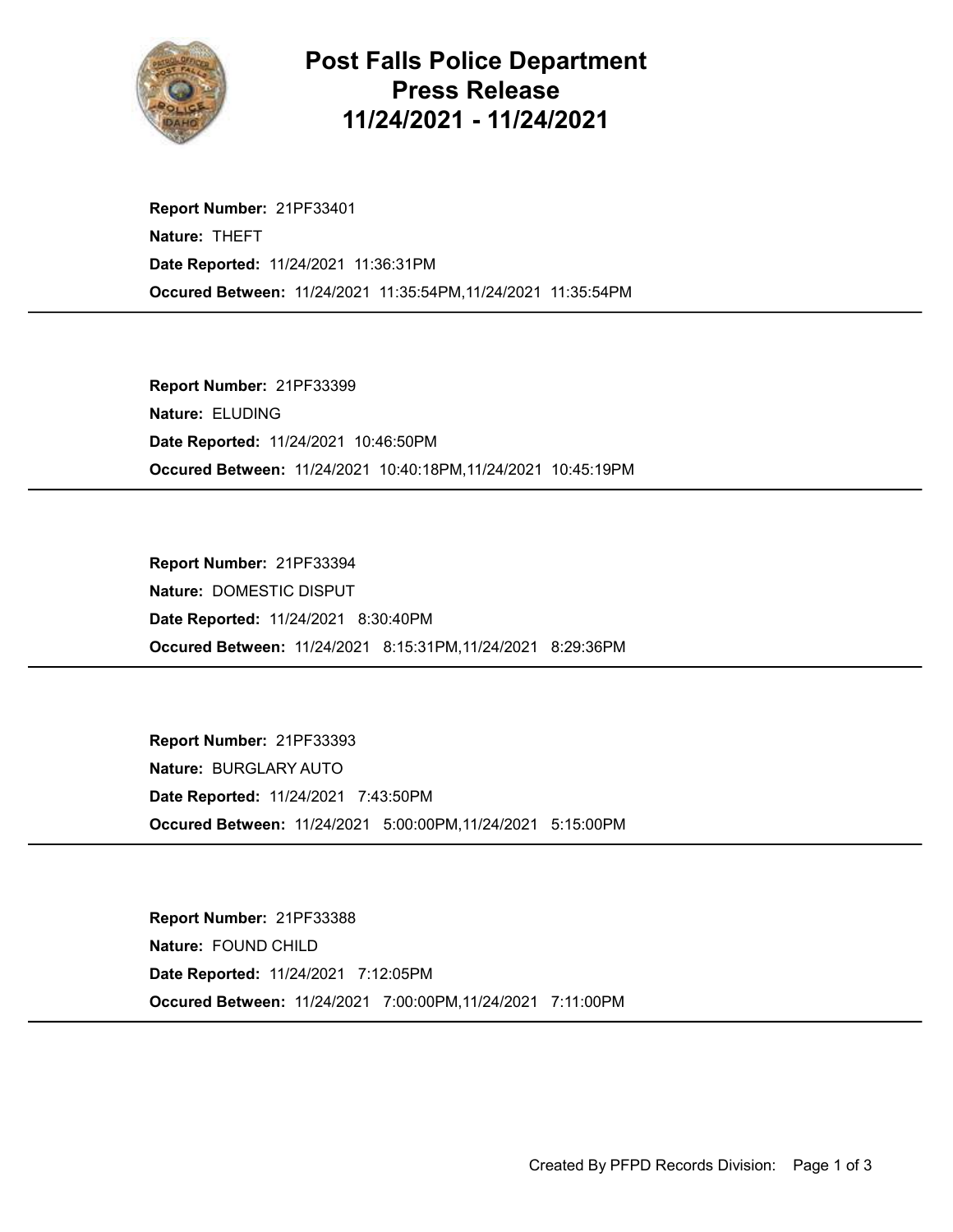Occured Between: 11/24/2021 5:04:05PM,11/24/2021 5:04:05PM Report Number: 21PF33372 Nature: SEX OFFENSE Date Reported: 11/24/2021 5:06:40PM

Occured Between: 11/24/2021 3:07:45PM,11/24/2021 3:07:45PM Report Number: 21PF33362 Nature: ACCIDENT H&R Date Reported: 11/24/2021 3:10:02PM

Occured Between: 10/1/2021 12:00:00PM,10/22/2021 12:00:00PM Report Number: 21PF33356 Nature: THEFT Date Reported: 11/24/2021 2:09:07PM

Occured Between: 11/24/2021 1:43:16PM,11/24/2021 1:43:16PM Report Number: 21PF33353 Nature: ACCIDENT H&R Date Reported: 11/24/2021 1:45:26PM

Occured Between: 11/24/2021 11:30:00AM,11/24/2021 11:57:45AM Report Number: 21PF33340 Nature: MAL INJURY Date Reported: 11/24/2021 12:00:17PM

Occured Between: 11/24/2021 9:35:38AM,11/24/2021 9:35:38AM Report Number: 21PF33328 Nature: CHILD ABUSE Date Reported: 11/24/2021 9:38:06AM